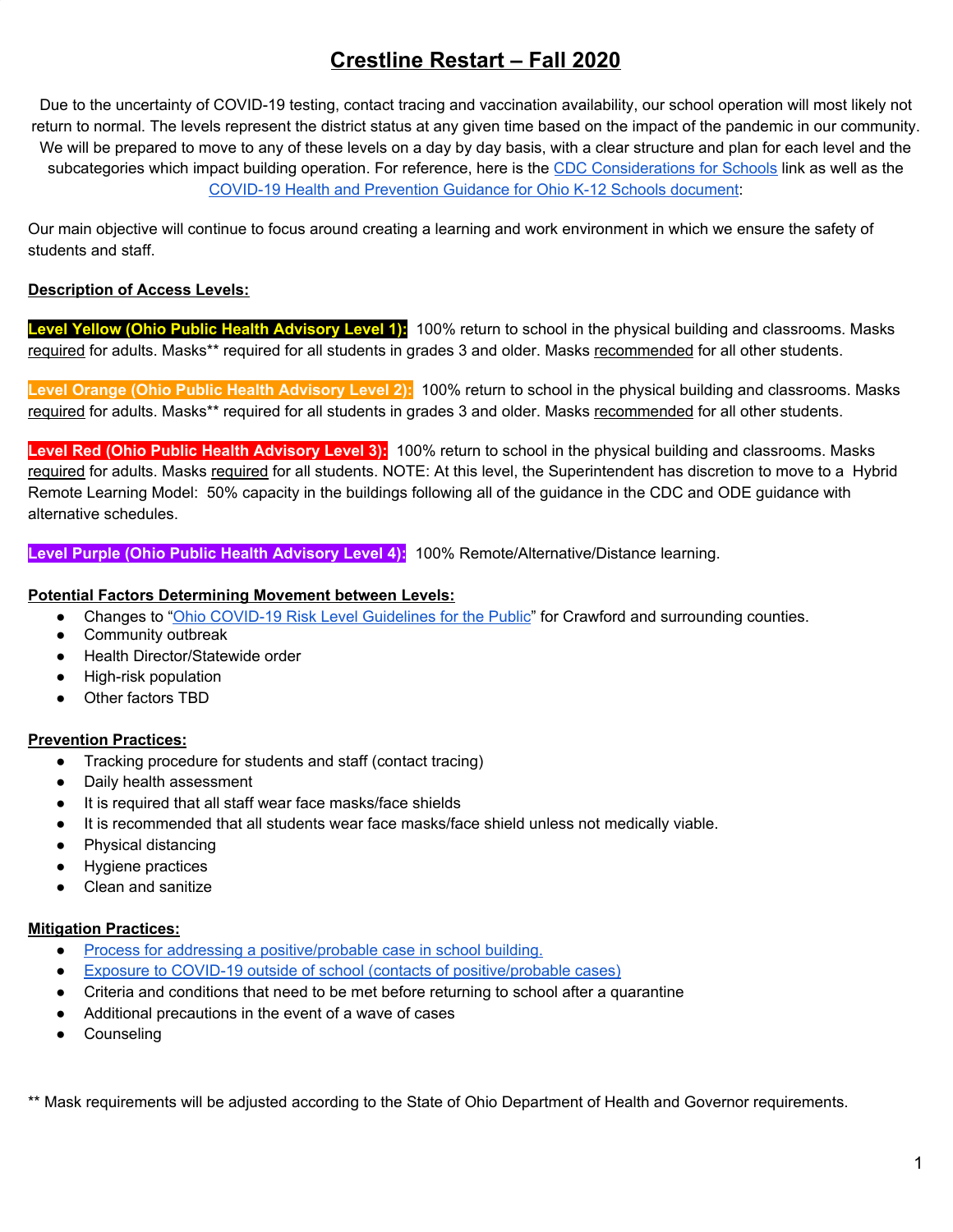## **\*\*Level Red Hybrid Remote Learning Model Limited Student Attendance Schedule**

High School/Middle School Session - 7:30 - 2:20 PM PreK/Elementary Session - 8:30 -3:00 PM

The district will be divided into "Quads" to ensure students of the same family attend the same days. Quads are outlined on the next two pages of this document.

| Monday -    | Quad1/Quad 3                                                                        |
|-------------|-------------------------------------------------------------------------------------|
| Tuesday -   | Quad 2/Quad 4                                                                       |
| Wednesday - | No School for Students/PD/Remote Learning/ Deep Cleaning & Sanitization of Building |
| Thursday -  | Quad 1/Quad 3                                                                       |
| Friday -    | Quad 2/Quad 4                                                                       |

Open enrolled students will be in attendance two days a week, as assigned by district and building administration.

**\*\*** At the discretion of the Superintendent.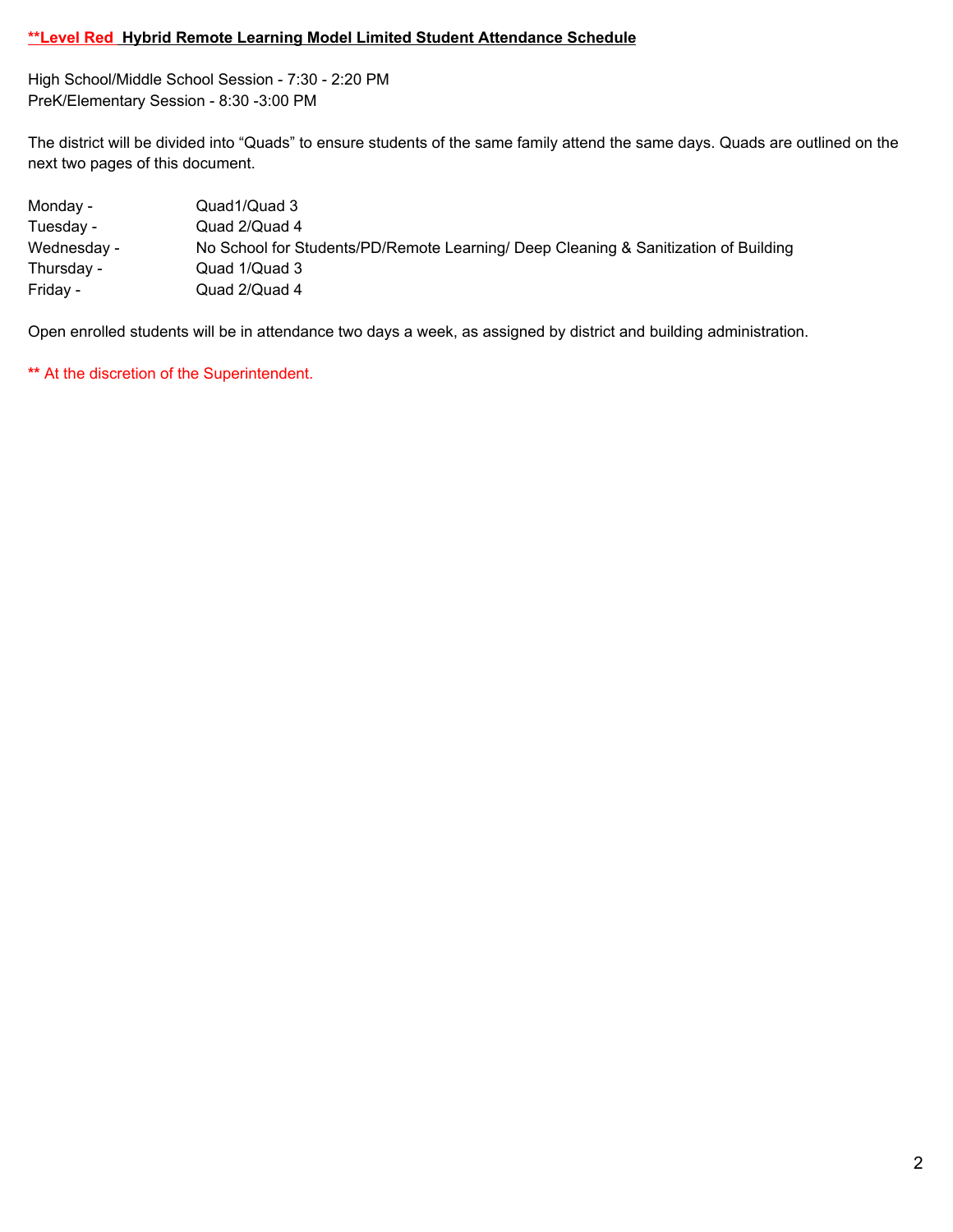**Quad 1** (North of W. Main; West of N. Seltzer at W. Main; West of St Rt. 61 at Oldfield Rd.)



**Quad 2** (East of N. Seltzer at E. Main; North of E. Main; East of St. Rt. 61 at Oldfield Rd./Beam Rd.)

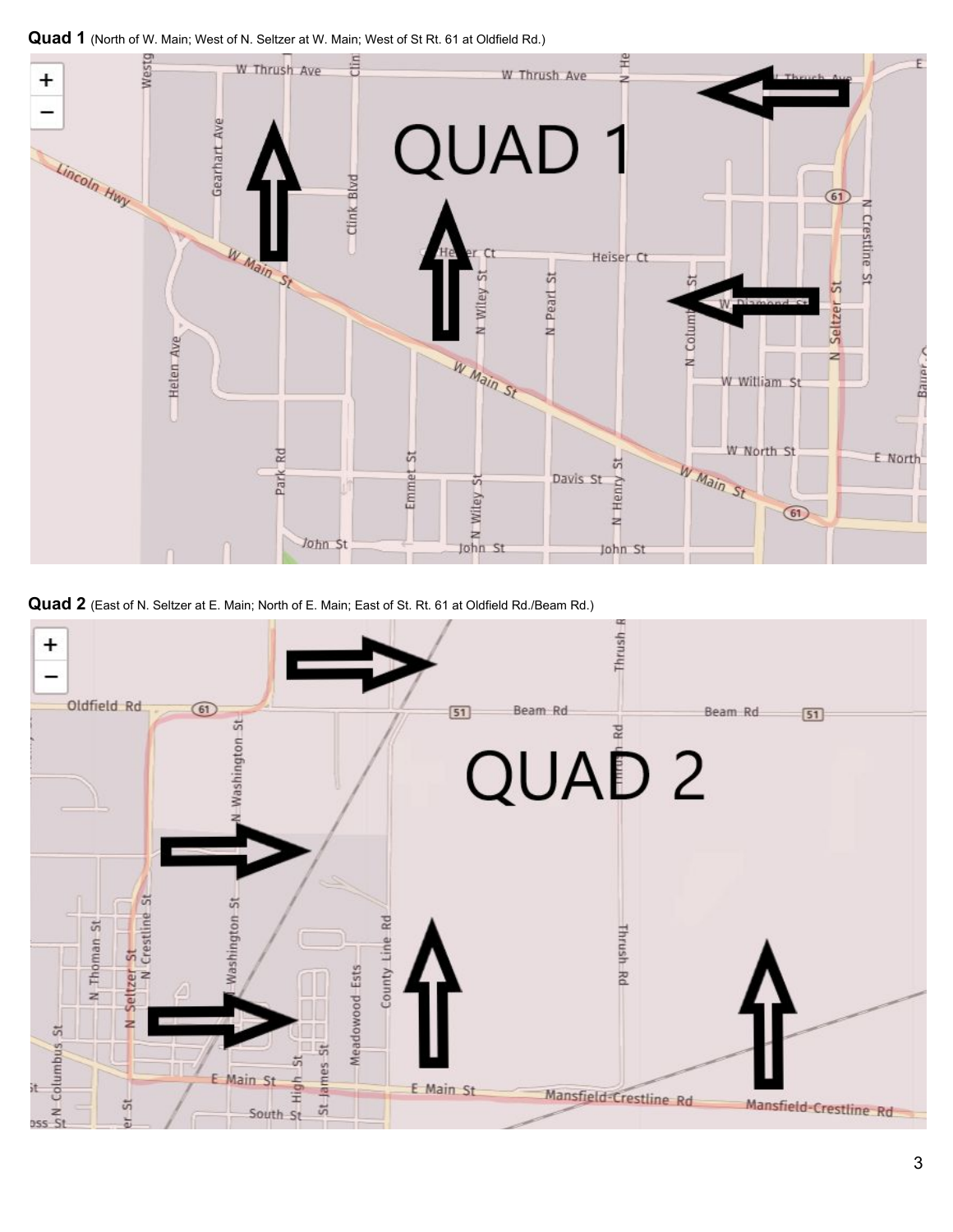

**Quad 4** (East of N.Thoman St; South of East Main; East of St. Rt. 61 south of Middletown Rd.)

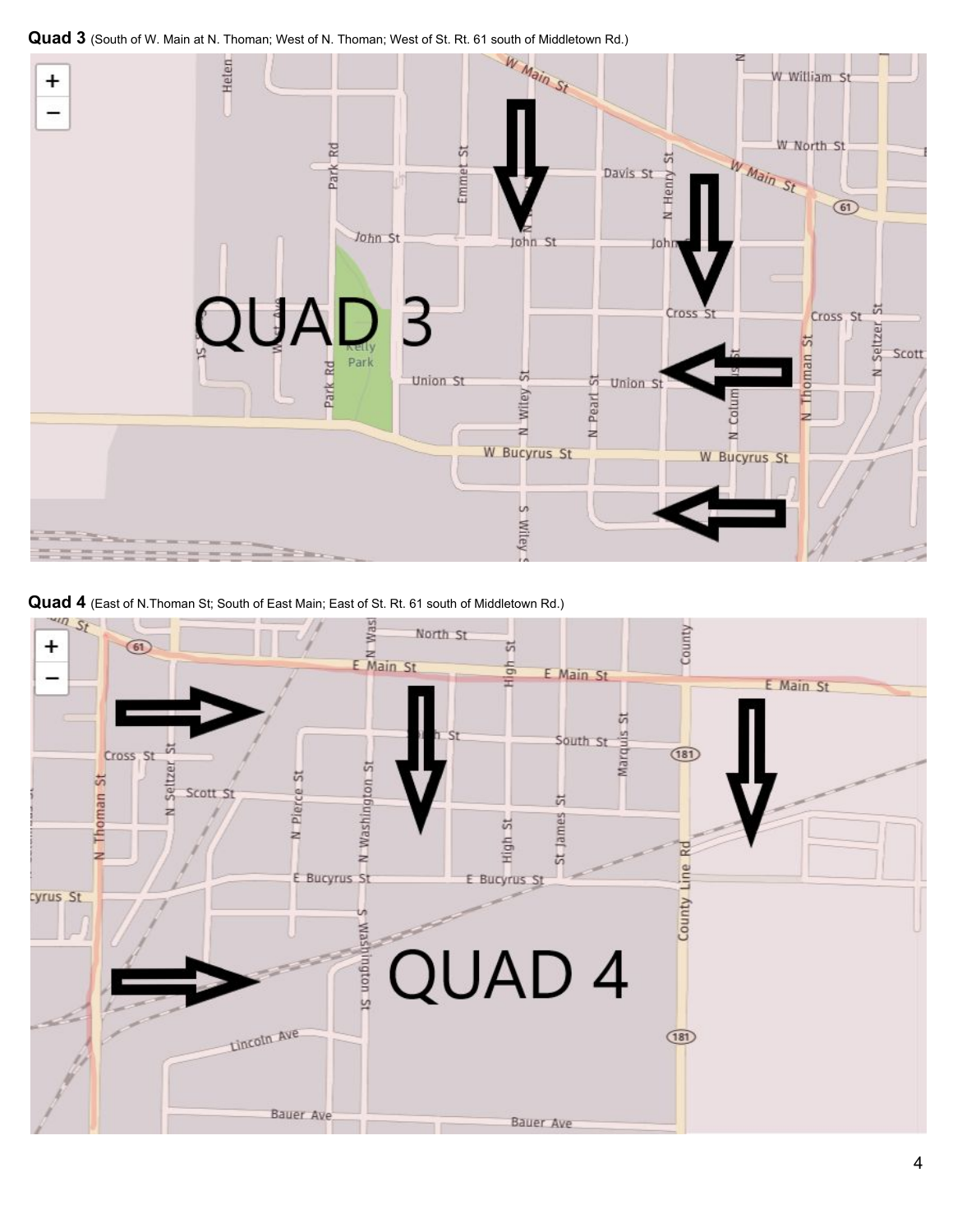# **Sub Categories Plan for Each Level**

Each area of district operations will have a specific set of agreed-upon functions within each safety level. All communication regarding the district's status will come from the Superintendent's office. The district safety level will be determined by consultation with local and state health departments as well as the health of students and staff.

## **A. Health Services/Clinic**

## **Level Green/Yellow**:

- Wear a mask or face shield when working individually with students.
- Ensure the workspace is kept clean and sanitized.
- Ensure physical distancing protocols are followed whenever possible.
- Isolate students who are showing symptoms to a separate area away from other students already in the clinic.
- Ensure the clinic is disinfected immediately following a student entering who is exhibiting symptoms.
- Ensure doors to the clinic are open to minimize use of door handles and to ensure maximum air flow to the area.
- Provide training for students on health and safety guidelines.

## **Level Orange**:

- Wear a mask or face shield when working individually with students.
- Ensure the workspace is kept clean and sanitized.
- Ensure physical distancing protocols are followed whenever possible.
- Isolate students who are showing symptoms to a separate area away from other students already in the clinic.
- Ensure the clinic is disinfected immediately following a student entering who is exhibiting symptoms.
- Ensure doors to the clinic are open to minimize use of door handles and to ensure maximum air flow to the area.

#### **Red**

- Wear a mask or face shield when working individually with students.
- Ensure the workspace is kept clean and sanitized.
- Ensure physical distancing protocols are followed whenever possible.
- Isolate students who are showing symptoms to a separate area away from other students already in the clinic.
- Ensure the clinic is disinfected immediately following a student entering who is exhibiting symptoms.
- Ensure doors to the clinic are open to minimize use of door handles and to ensure maximum air flow to the area.

**Purple:** No nursing services onsite.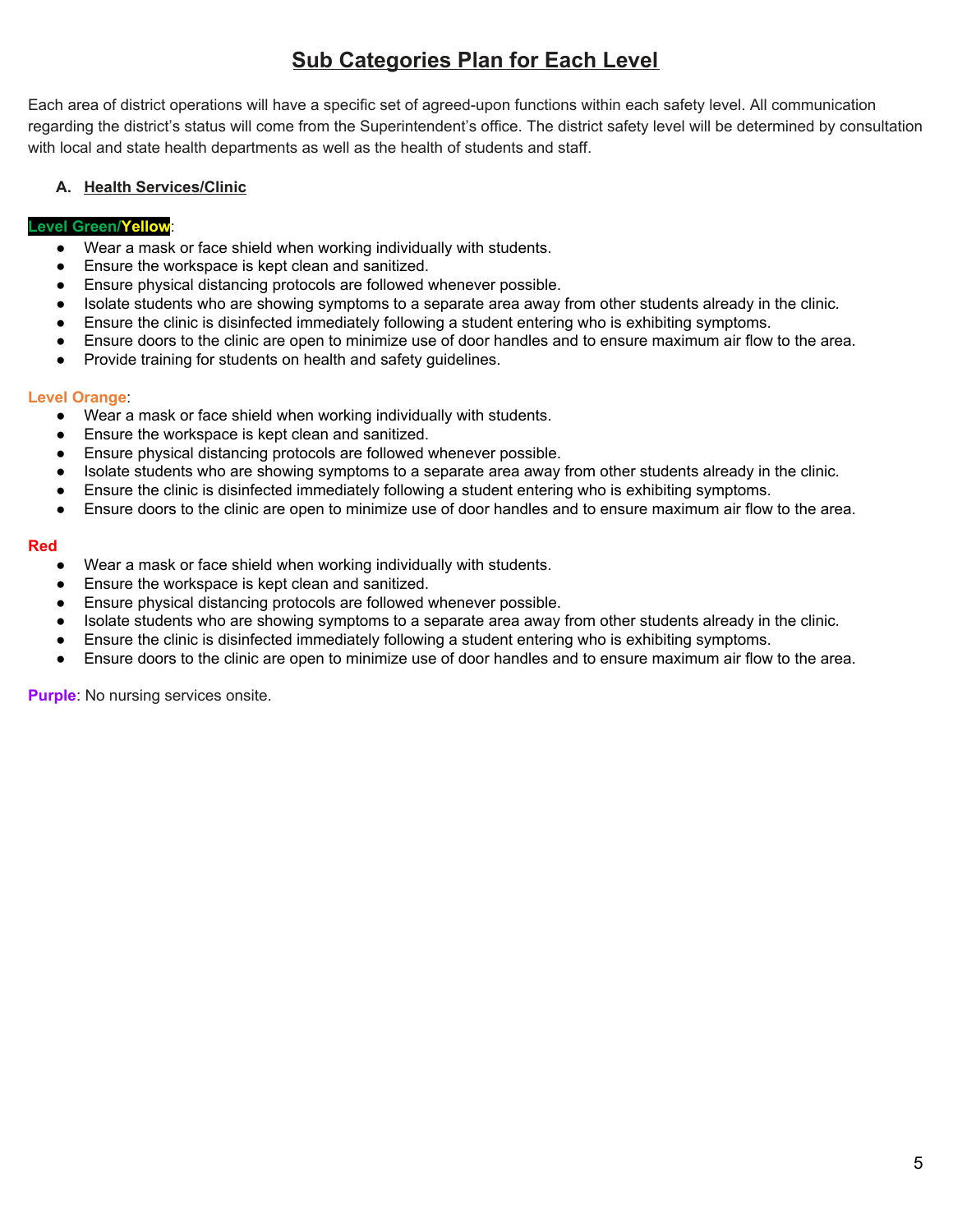## **B. Cleaning/Sanitation**

#### **Level Green/Yellow**: :

- Normal custodial schedule will be followed.
- Disinfect areas based on schedule provided by supervisor and school administration. This includes but is not limited to door handles, countertops, seating areas, restrooms, etc.
- Disinfect areas after students who utilize the area have left the building;
- Clean and disinfect conference rooms after meetings or provide materials for cleaning and disinfecting to take place.
- Disinfect common areas based on a schedule provided by school administration. This includes but is not limited to door handles, handrails, toilets, stalls, counters, and sinks.
- Ensure designated doors are propped open at arrival and dismissal.
- Ensure designated doors are closed after arrival and dismissal.
- Make sure teachers are provided with all supplies needed daily including hand sanitizer, PPE, disinfectant and paper towels.
- Disinfect classrooms during teacher plan, during lunch, and after school.

### **Level Orange**:

- Normal custodial schedule will be followed.
- Disinfect areas based on schedule provided by supervisor and school administration. This includes but is not limited to door handles, countertops, seating areas, restrooms, etc.
- Disinfect areas after students who utilize the area have left the building;
- Clean and disinfect conference rooms after meetings or provide materials for cleaning and disinfecting to take place.
- Disinfect common areas based on a schedule provided by school administration. This includes but is not limited to door handles, handrails, toilets, stalls, counters, and sinks.
- Ensure designated doors are propped open at arrival and dismissal.
- Ensure designated doors are closed after arrival and dismissal.
- Make sure teachers are provided with all supplies needed daily including hand sanitizer, PPE, disinfectant and paper towels.
- Disinfect classrooms during teacher plan, during lunch, and after school.

#### **Red**

- Normal custodial schedule will be followed.
- Disinfect areas based on schedule provided by supervisor and school administration. This includes but is not limited to door handles, countertops, seating areas, restrooms, etc.
- Disinfect areas after students who utilize the area have left the building;
- Clean and disinfect conference rooms after meetings or provide materials for cleaning and disinfecting to take place.
- Disinfect common areas based on a schedule provided by school administration. This includes but is not limited to door handles, handrails, toilets, stalls, counters, and sinks.
- Ensure designated doors are propped open at arrival and dismissal.
- Ensure designated doors are closed after arrival and dismissal.
- Make sure teachers are provided with all supplies needed daily including hand sanitizer, PPE, disinfectant and paper towels.
- Disinfect classrooms during teacher plan, during lunch, and after school.

#### **Purple**:

- Custodians onsite based on supervisor and administration requirements
- All custodians on day shift as directed by supervisor and administration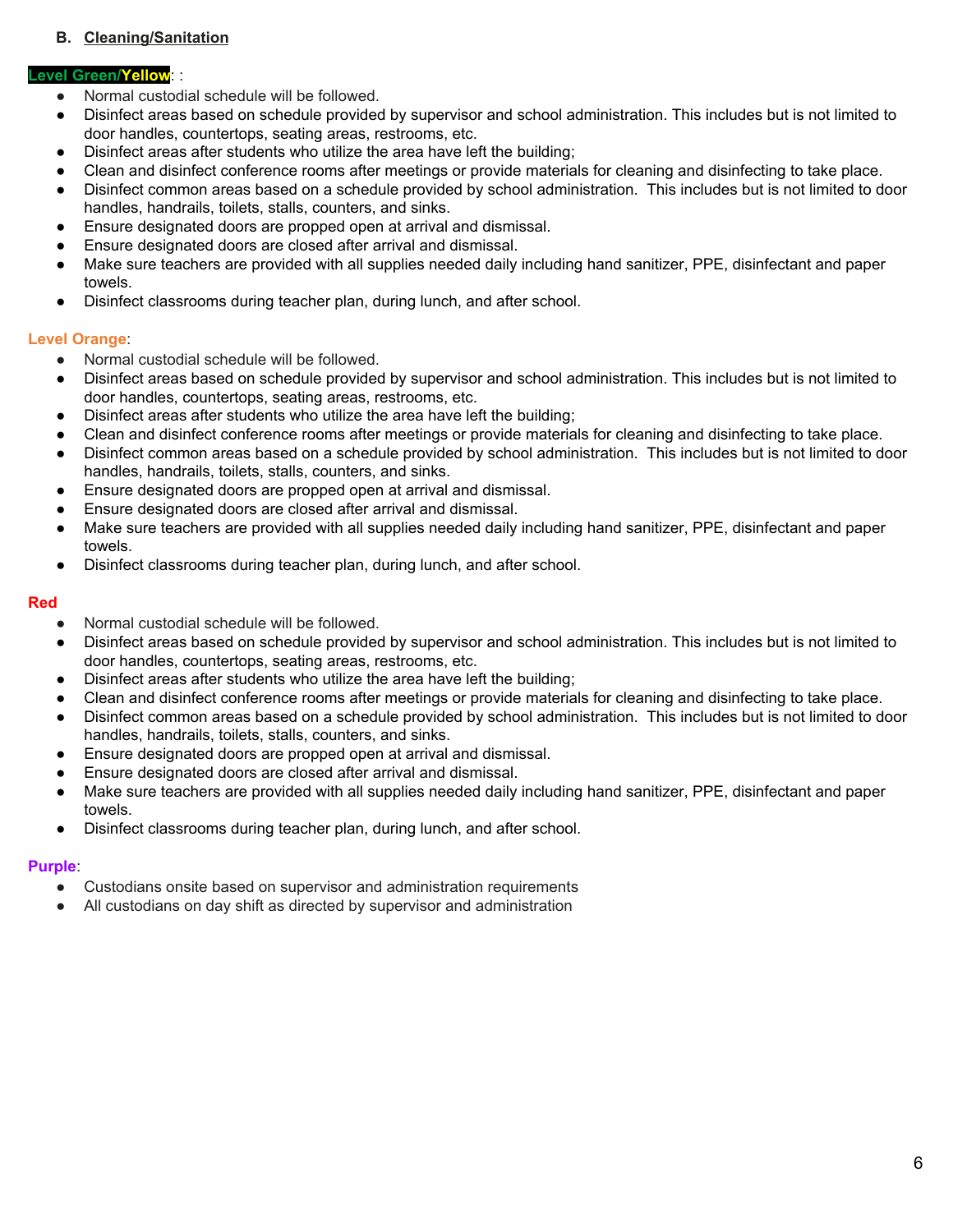## **C. Instruction**

## **Level/Yellow**/Orange

- All instruction taking place with full staffing and student population.
- Ensure classroom setup of desks provides physical distancing for students.
- Wear a mask or face shield when working one on one with students or when circulating around the room and proper physical distancing cannot be maintained.
- Ensure students maintain physical distance whenever possible.
- Provide reminders, issue warnings, contact parents/caregivers, and report repeated expectation violators to the office.
- Eliminate shared classroom materials.
- Keep the classroom door open to maximize airflow and reduce the number of touches to door handles.
- Use supplies provided to spray desks, chairs, and any common materials needed before new students transition into the room.

### **Level Orange**

- All teaching staff and support staff onsite
- Classroom and bell schedules will not be altered.
- Ensure classroom setup of desks provides physical distancing for students.
- Wear a mask or face shield when working one on one with students or when circulating around the room and proper physical distancing cannot be maintained.
- Ensure students maintain physical distance whenever possible.
- Provide reminders, issue warnings, contact parents/caregivers, and report repeated expectation violators to the office.
- Eliminate shared classroom materials.
- Keep the classroom door open to maximize airflow and reduce the number of touches to door handles.
- Use supplies provided to spray desks, chairs, and any common materials needed before new students transition into the room.

## **Level Red (if directed by Superintendent)**

- All teaching staff and support staff onsite working with reduced student population onsite. Provide remote lessons, activities, home assignments for the non-attending student population.
- Ensure classroom setup of desks provides physical distancing for students.
- Wear a mask or face shield when working one on one with students or when circulating around the room and proper physical distancing cannot be maintained.
- Ensure students maintain physical distance whenever possible.
- Provide reminders, issue warnings, contact parents/caregivers, and report repeated expectation violators to the office.
- Eliminate shared classroom materials.
- Keep the classroom door open to maximize airflow and reduce the number of touches to door handles.
- Use supplies provided to spray desks, chairs, and any common materials needed before new students transition into the room.
- If schedule permits, collaborate with colleagues to design remote learning experiences, complete professional development, conduct teacher based team meetings, grade assignments, communicate with families, etc.

#### **Purple**:

- No teaching or support staff onsite.
- Use Google Classroom as the platform for all assignments, links to resources, etc.
- Create lessons that are engaging for students using a variety of strategies.Be available for office hours, One session will be available in the morning and one in the afternoon.
- Teachers will support students by assisting with use of the online platform, pacing, and providing feedback on assignments and assessments.
- Students and teachers will participate in virtual check-in meetings designed to support student course progress and provide opportunities for students to connect with each other.
- Grade work in a timely manner and provide feedback to students on assignments.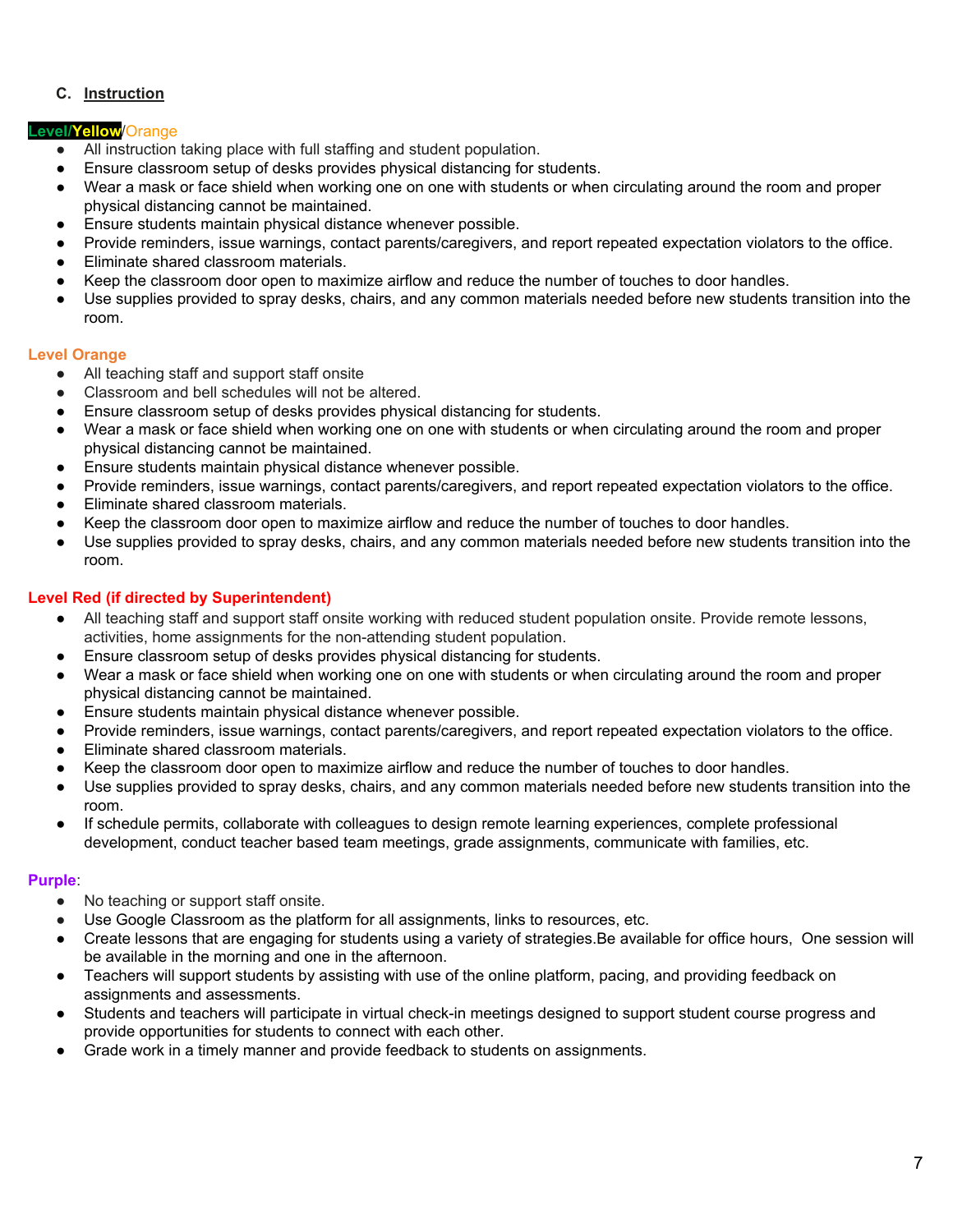## **D. Pupil Services**

**Level Green/Yellow**: : All instruction, services and supports taking place with full staffing and student population.

**Level Orange**: All instruction, services and supports taking place with full staffing and student population.

**Red:** Students with disabilities and students receiving therapies (including social emotional) will be onsite and virtual depending on hybrid remote learning schedule.

**Purple**: Remote services and supports delivered using remote options.

#### **E. Social Emotional Supports**

#### **Level Green/Yellow**: :

● Village Network, Guidance and Community Counseling onsite providing support to students.

### **Level Orange**

● Village Network, Guidance and Community Counseling onsite providing support to students.

### **Red**

Village Network, Guidance and Community Counseling onsite providing support to students.

### **Purple**

• Remote support via technology for students and families.

### **F. Technology**

#### **Level Green/Yellow**: :

● All students will be onsite accessing in-class technologies and resources.

#### **Level Orange**

● All students will be onsite accessing in-class technologies and resources.

#### **Red**

● All students will be onsite accessing in-class technologies and resources.

#### **Or as directed by Superintendent**

- Remote learning for students not scheduled to attend per hybrid remote learning schedule.
- The district will provide a device to each student to be used in the home.
- The district will provide support and assistance when technology issues occur.

#### **Purple**

- Remote learning for all students.
- The district will provide a device to each student to be used in the home.
- The district will provide support and assistance when technology issues occur.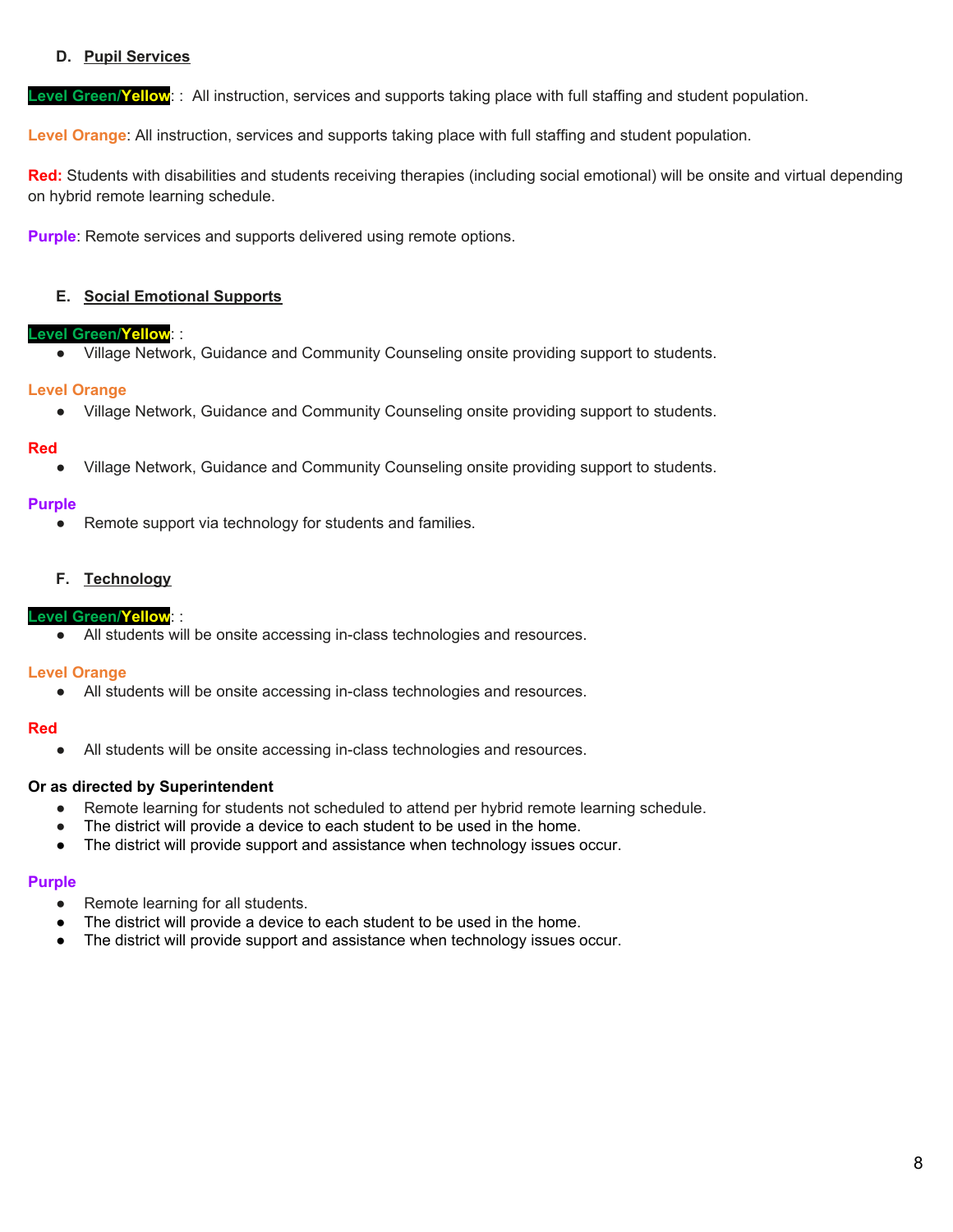## **G. Transportation**

## **Level Green/Yellow**:

- Full bus routing.
- Buses cleaned and sanitized daily.
- No more than two students per seat.
- Families should sit together whenever possible.
- Recommended: Drivers wear masks or face shields during route.
- Students are required to wear masks while at bus stops and riding buses.

### **Level Orange**:

- Buses cleaned and sanitized daily.
- No more than two students per seat.
- Families should sit together whenever possible.
- Recommended: Drivers wear masks or face shields during route.
- Students wear masks while at bus stops and riding bus.

#### **Red**

- Buses cleaned and sanitized daily.
- No more than two students per seat.
- Families should sit together whenever possible.
- Required: Drivers wear masks or face shields during route.
- Students wear masks while at bus stops and riding bus.

#### **Or as directed by Superintendent**

- Limited bus routing as determined by which section of the student population is in attendance.
- Buses cleaned and sanitized daily.
- No more than two students per seat.
- Families should sit together whenever possible.
- Required: Drivers wear masks or face shields during route

## **Purple**

- No district transportation.
- Buses and drivers used to deliver meals to bus stops.
- Buses cleaned and sanitized daily.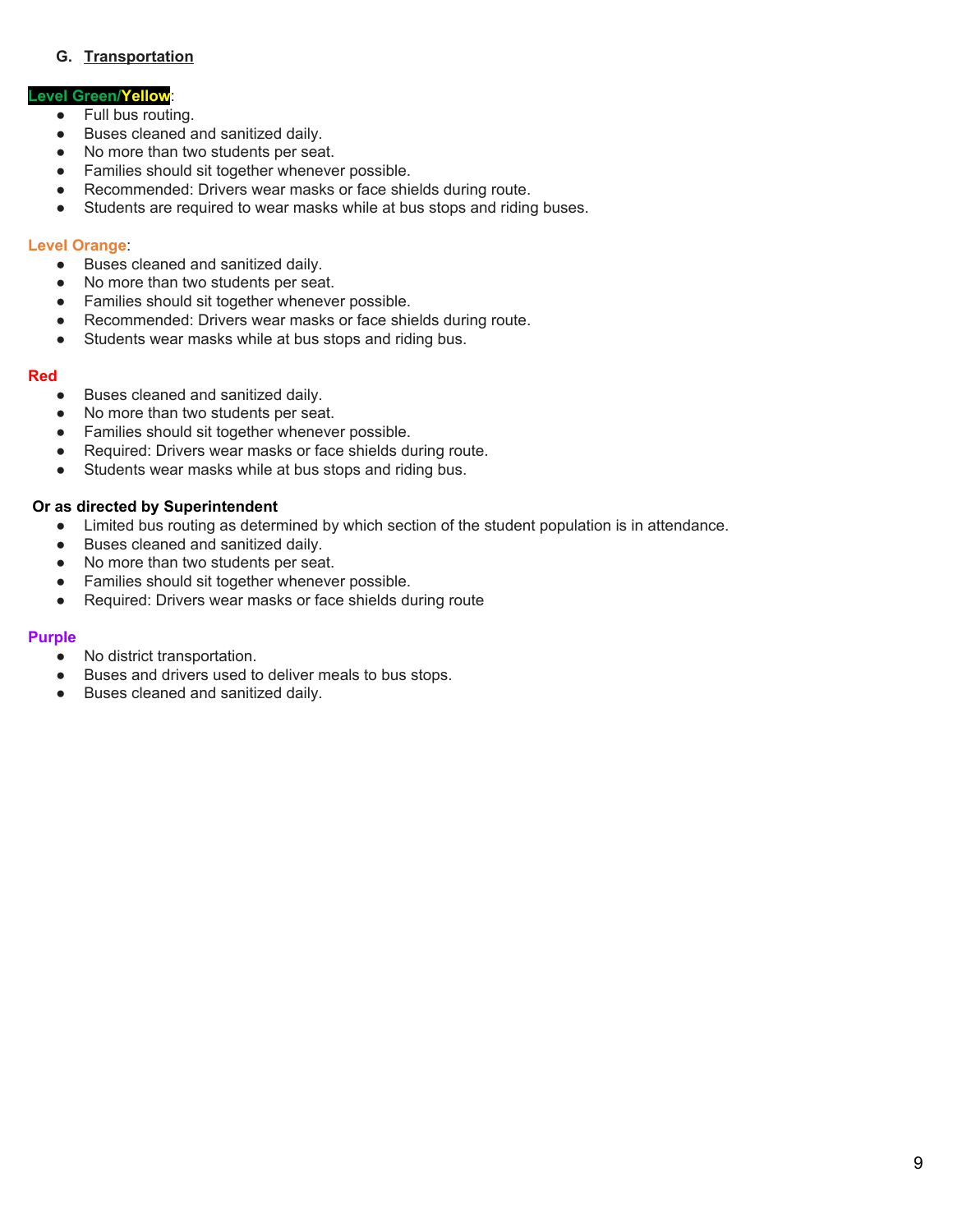# **H. Food Service**

## **Level Green/Yellow**:

- Full meal service; Service will be based on recommendation from the health department.
- Wear masks or face shields while serving food.
- Clean and disinfect serving areas and tables between lunches.
- Serve all food to students.

## **Level Orange**

- Meal service for student population onsite; Service will be based on recommendation from the health
- Wear masks or face shields while serving food.
- Clean and disinfect serving areas and tables between lunches.
- Serve all food to students.
- Grab and go meal option for remote learners not in attendance; Distributed from building

### **Red**

- Full meal service or meal service;Service will be based on recommendation from the health department.
- Wear masks or face shields while serving food.
- Clean and disinfect serving areas and tables between lunches.
- Serve all food to students.

### **Or as directed by Superintendent**

- Meal service for reduced student population onsite; Service will be based on recommendation from the health
- Wear masks or face shields while serving food.
- Clean and disinfect serving areas and tables between lunches.
- Serve all food to students.
- Grab and go meal option for remote learners not in attendance; Distributed from building

#### **Purple**

- Grab and go meals distributed from building;
- Delivery for distribution at bus stops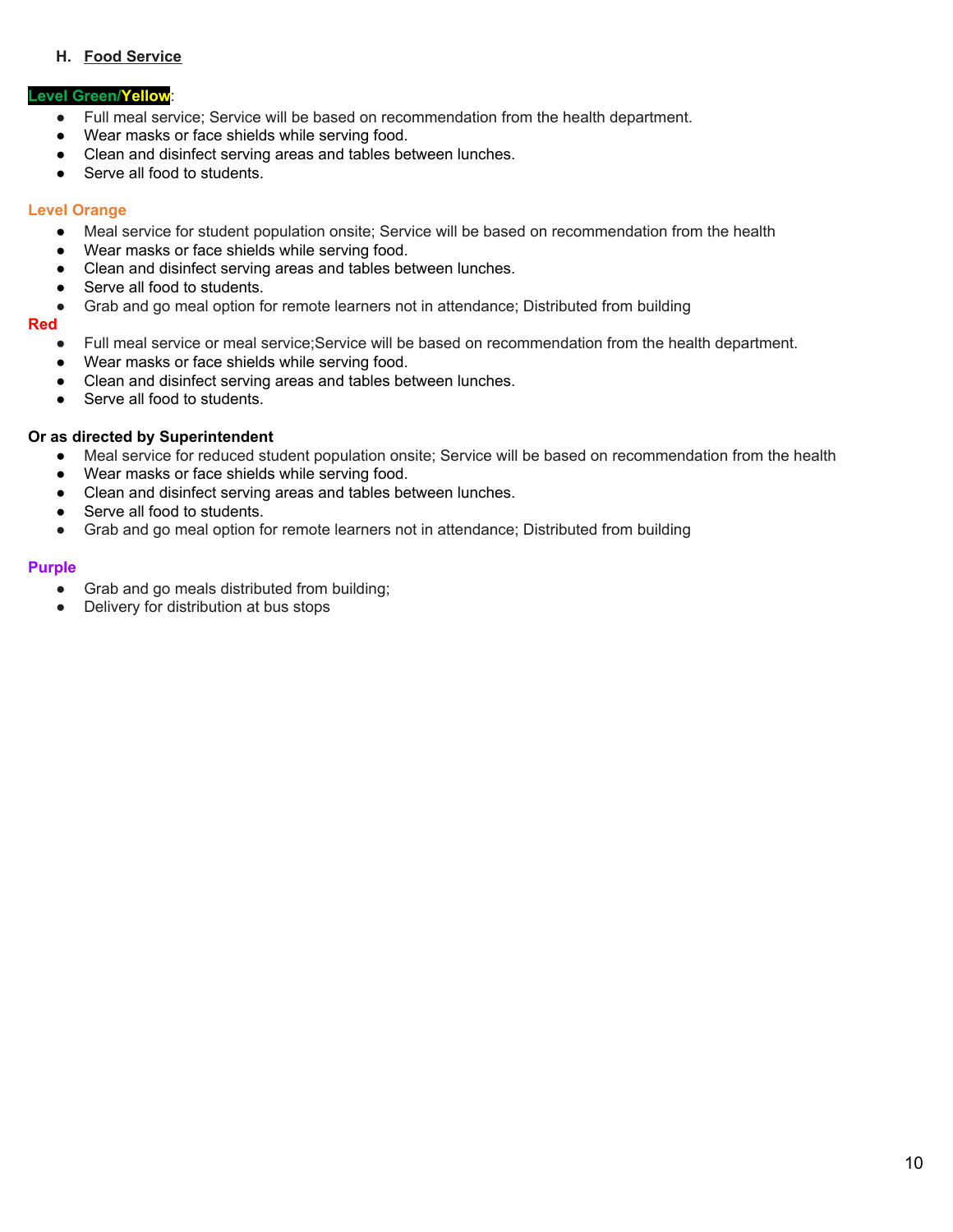## **I. Extra-Curricular Activities/Clubs/Athletics/Community Events\*\***

#### **Level Green/Yellow**:

Unless otherwise directed by the health department and with approval of the district Superintendent:

- Full practice schedule
- Full participation in games/events.
- Access to transportation as needed

## **Level Orange**

Unless otherwise directed by the health department and with approval of the district Superintendent:

- No athletic practices, training or contests will be held.
- No clubs or extracurricular events will be permitted.
- No performances will be held.

### **Red/Purple**:

Unless approved by the district Superintendent:

- No athletic practices, training or contests will be held.
- No clubs or extracurricular events will be permitted.
- No performances will be held.

All community events scheduled in the building or athletic complex will be cancelled unless approved by the district Superintendent.

\*\*Off-site field trips to interior venues with large crowds will not be permitted. All other field trips will be given full consideration for approval by the Superintendent.

## **J. Administration/Central Office**

#### **Level Green/Yellow**: :

- Superintendent and administrative assistant onsite.
- Treasurer/Financial office onsite.
- Maintenance/Facilities/Transportation Supervisor onsite
- Technology Coordinator onsite.
- All building administration onsite

#### **Level Orange**

- Superintendent and administrative assistant onsite;
- Treasurer/Financial office will make determination of work location:
- Maintenance/Facilities/Transportation Supervisor onsite
- Technology Coordinator onsite.
- All building administration onsite

#### **Red/Purple**:

- Superintendent and administrative assistant onsite;
- Treasurer/Financial office will make determination of work location;
- Maintenance/Facilities/Transportation Supervisor onsite unless authorized to work from home by Superintendent
- Technology Coordinator onsite unless authorized to work from home by Superintendent
- Building administration work from home unless directed to work onsite by Superintendent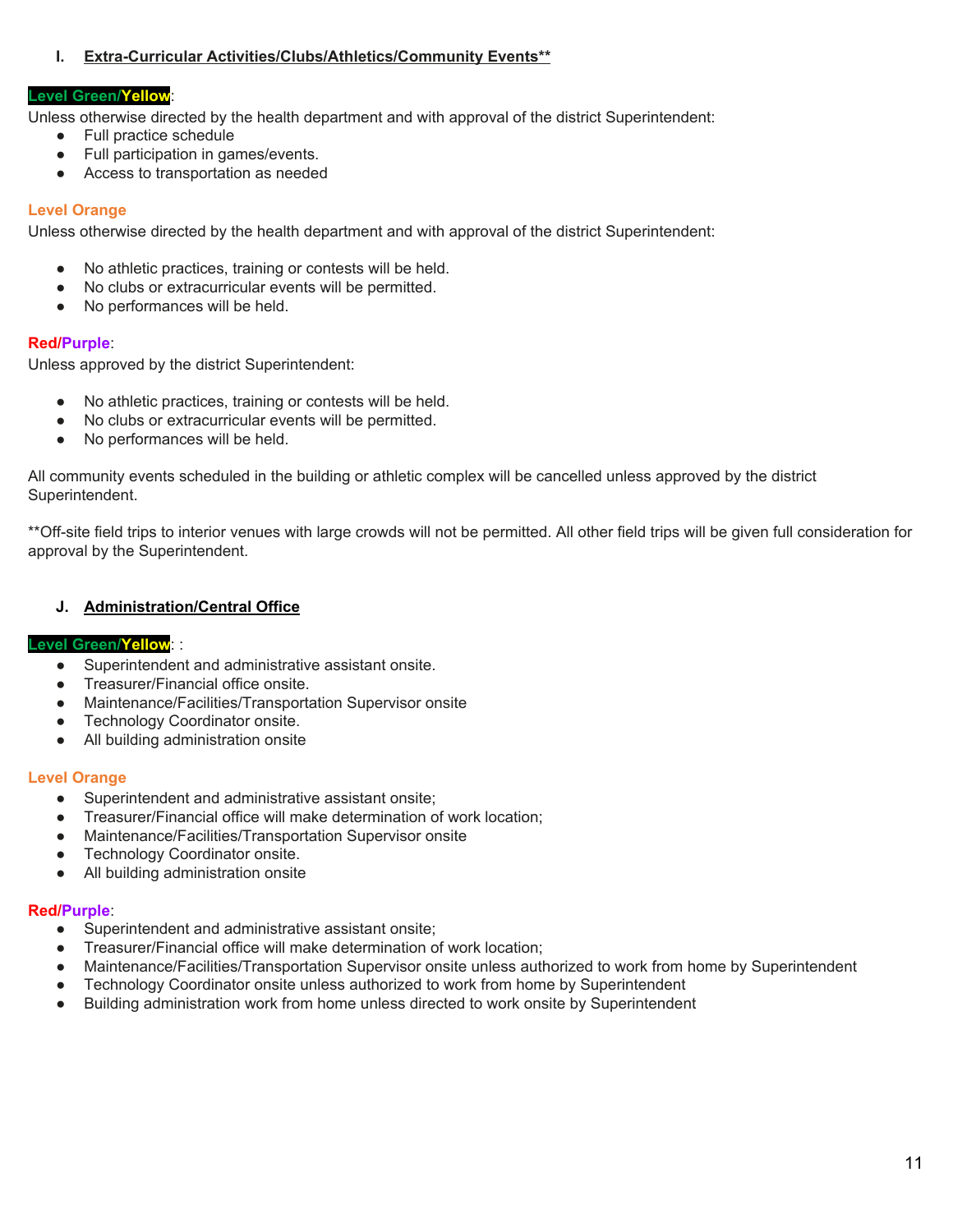# **Shared Responsibilities**

The Crestline Fall 2020 Restart plan requires a collaborative effort between district administration, students and parents/caregivers in order to ensure the safety and health of the school community. To that end, the following list of responsibilities was developed in order to align efforts for an effective restart in August. This list is not exhaustive and will be revised as needed.

## **District and Building Administration Responsibilities**

- Be aware of the "Ohio COVID-19 Risk Level [Guidelines](https://coronavirus.ohio.gov/wps/portal/gov/covid-19/public-health-advisory-system/) for the Public" for Crawford and surrounding counties.
- Provide and display health and safety signage in conspicuous locations throughout the buildings.

# **Level Green, Yellow, Orange**

### Classrooms

- Ensure classrooms are physically distanced.
- Ensure classrooms are disinfected between classes, during plan bells, lunch, and after school.
- Ensure supplies are readily available for custodians and teaching staff.
- Eliminate community and parent volunteers to ensure safety of all students.
- Create conditions to allow students, staff, visitors to wash hands frequently.
- Provide training to staff on health and safety guidelines.

#### Hallways

- Ensure proper signage is installed in hallways and common areas.
- Ensure supplies are readily available for custodians.
- Provide reminders, issue warnings, contact parents/caregivers, and issue consequences to repeated expectation violators.
- Develop and implement locker use schedules for buildings where lockers are issued to students.
- Create conditions to allow students, staff, visitors to wash hands frequently.

#### Entering/Exiting Building/Transportation

- Implement staggered dismissal times if necessary to maximize physical distancing and student safety.
- Ensure adequate supervision is available on bus lots, in parking lots, and in common areas of the building.
- Ensure proper signage is installed in hallways and common areas.
- Ensure supplies are readily available for custodians.
- Provide reminders, issue warnings, contact parents/caregivers, and issue consequences to repeated expectation violators.
- Ensure designated doors are propped open at arrival and dismissal.
- Ensure designated doors are closed after arrival and dismissal.
- Limit or eliminate visitors to ensure safety and health of students and staff.
- Implement staggered dismissal times if necessary to maximize physical distancing and student safety.
- Monitor drop off and dismissal to ensure students do not congregate in groups.
- Provide consequences, including loss of privilege to ride the bus to those who violate rules.
- Create conditions to allow students, staff, visitors to wash hands frequently.

#### Meetings

- Provide parents/caregivers with options for in-person, phone, or video conferencing.
- Ensure physical distancing guidelines are followed as much as possible when in-person meetings are held.
- Ensure physical space used for meetings allows for distancing guidelines.
- Create conditions to allow students, staff, visitors to wash hands frequently.

#### Clinic/Office Areas

- Ensure proper signage is installed.
- Ensure regular cleaning and disinfecting takes place in the office area.
- Ensure seating areas are properly physically distanced.
- Ensure the student isolation area is properly supervised when in use.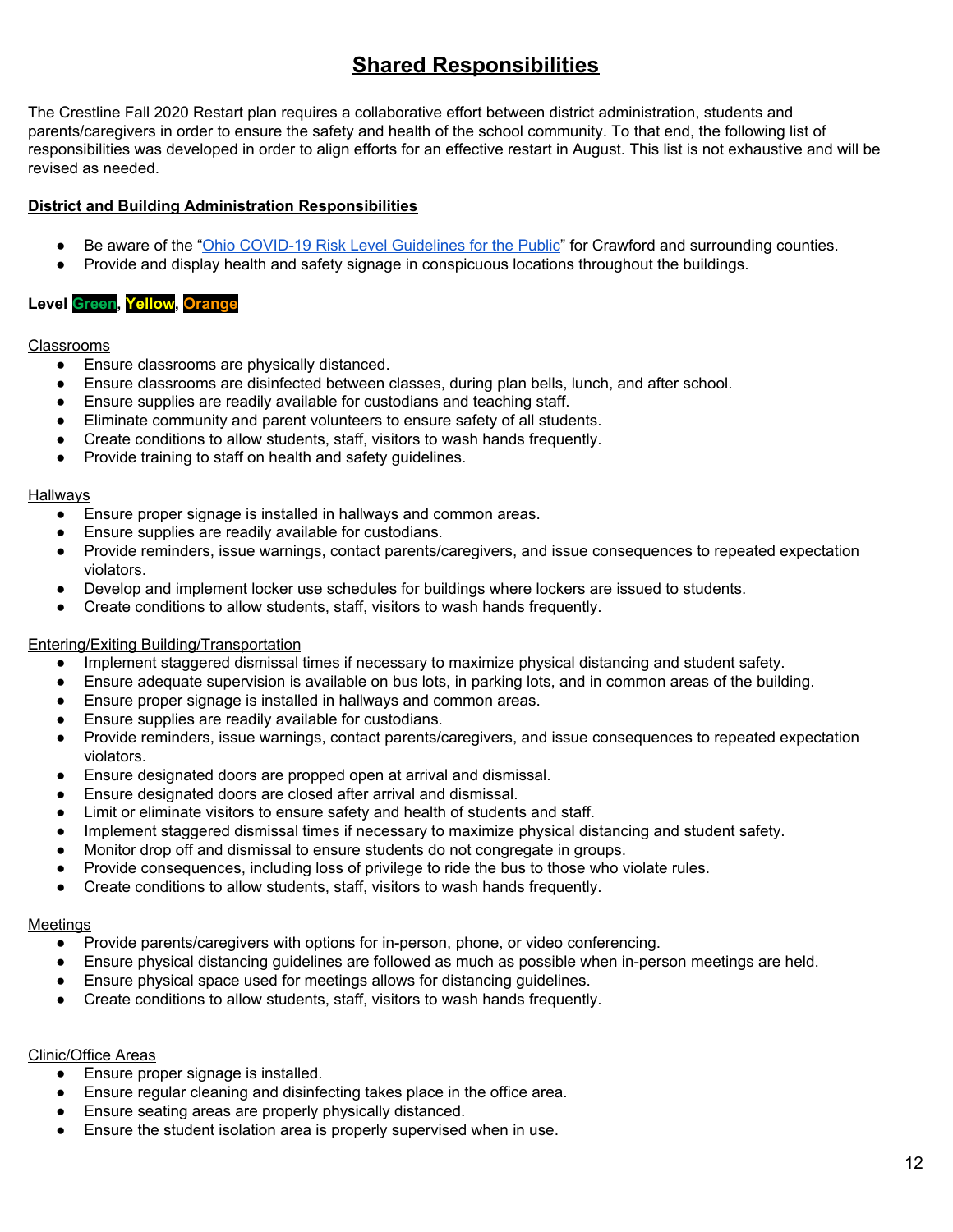- Install barriers to protect employees working in the main office and nurses office.
- Ensure proper signage is installed in the office and leading into the office.
- Ensure regular cleaning and disinfecting takes place in the office area.
- Create conditions to allow students, staff, visitors to wash hands frequently.

#### Restrooms

- Provide supervision of restrooms between classes to ensure limited numbers of students are in restrooms at the same time.
- Implement measures such as closing sinks or urinals when necessary to allow for appropriate physical distancing.
- Ensure proper signage is installed in hallways, common areas and restrooms.
- Create conditions to allow students, staff, visitors to wash hands frequently.

#### Cafeteria/Common Areas

- Ensure proper signage is installed in designated eating areas.
- Ensure enough seating is provided to ensure proper physical distancing and be practiced.
- Add additional seating areas on stage, outside to ensure proper physical distancing.
- Ensure supplies are readily available for custodians.
- Provide reminders, issue warnings, contact parents/caregivers, and issue consequences to repeated expectation violators.
- Implement staggered dismissal times if necessary to maximize physical distancing and student safety.
- Install barriers as needed to protect employees working in the media centers.
- Collaborate with food service, staff and transportation department for meal distribution
- Create conditions to allow students, staff, visitors to wash hands frequently.

### **Level Red\*\*/Purple - 100% Remote Learning**

- Ensure each student has a device at home.
- Monitor and assist teachers in the delivery of content for students.Provide professional development.
- Implement appropriate grading procedures and work from home guidelines for teachers.
- Collaborate with food service, staff and transportation department for meal distribution

\*\* As directed by Superintendent and Hybrid Remote Learning Model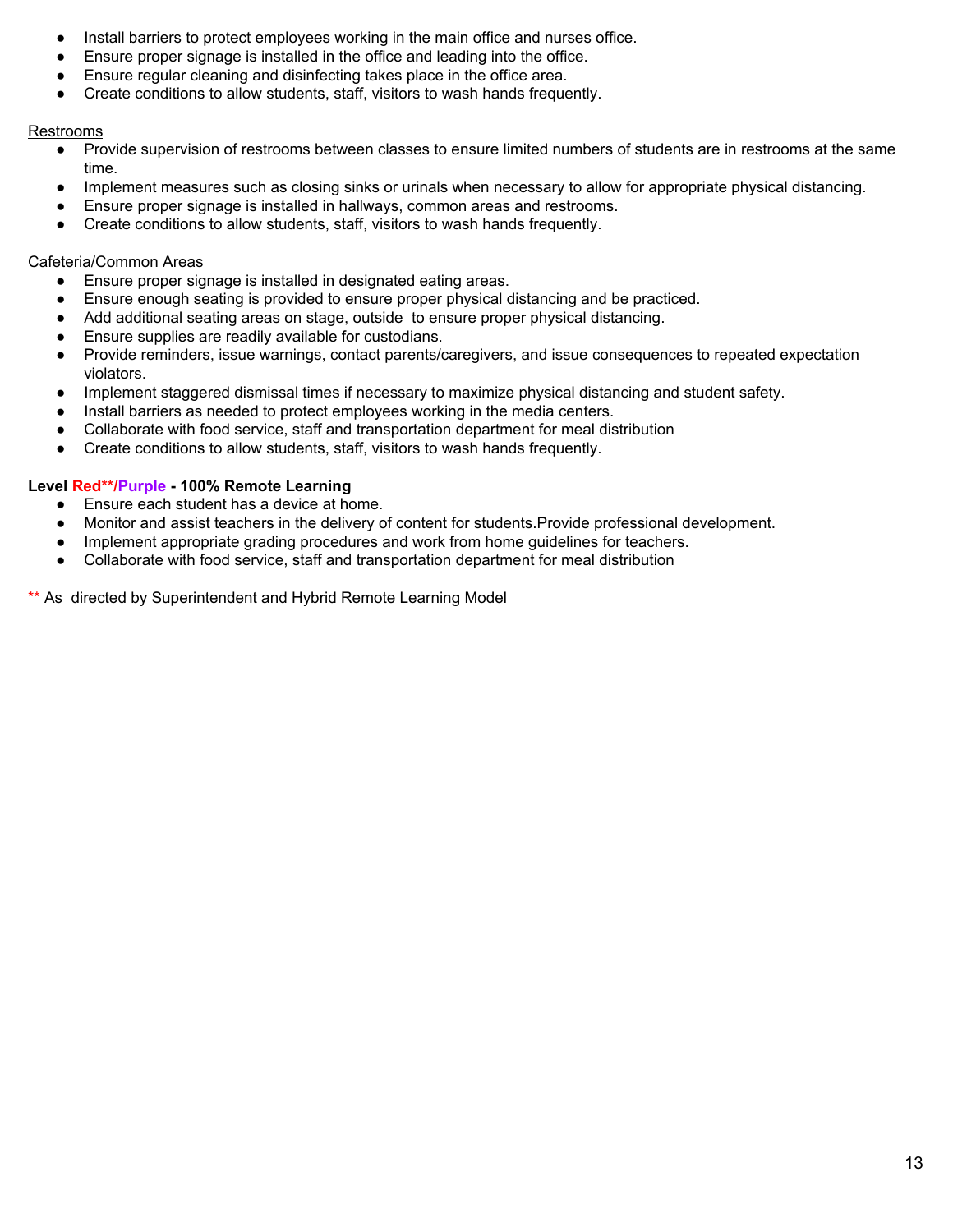## **Level Green, Yellow, Orange**

- Be aware of the "Ohio COVID-19 Risk Level [Guidelines](https://coronavirus.ohio.gov/wps/portal/gov/covid-19/public-health-advisory-system/) for the Public" for Crawford and surrounding counties.
- Conduct a student wellness check including temperature prior to sending a student to school. Students with temperatures over 100°F should stay home.
- Provide a mask or face shield for your student to wear while at school when needed.
- Provide a mask or face shield for your student to wear when needed during small group instruction.
- Provide a mask or face shield for your student to wear when in hallways or at lockers.
- Provide a mask or face shield for your student to wear on the bus and while at school when needed.
- If you cannot provide a mask or face shield, the school will provide one.
- Carry a water bottle as water bottle fillers will be installed on fountains to limit use.
- Limit visits to school as much as possible including visits to drop off forgotten items.
- Conduct a personal health screening prior to coming to a school building and do not come if you are running a fever higher than  $100^\circ$  or showing other symptoms
- Follow posted guidelines and read all signage whenever entering the building.
- Wearing a mask or face shield is recommended when entering, exiting, and moving around the office/building
- Notify the school of your preference to attend meetings in person, via phone, or using a virtual platform.
- In person meetings should follow appropriate physical distancing protocols and it is recommended masks or face shields be worn when entering, exiting, and moving around the building.
- Ensure contact information is up to date in the event the nurse needs to contact home.
- Ensure there are multiple, pre-arranged methods of getting a student home from school should they become ill or exhibit symptoms. ..
- In-person office visits should follow appropriate physical distancing protocols.
- Encourage children to wash their hands frequently.

### **Level Red\*\*/Purple - 100% Remote Learning**

- Monitor student progress on coursework.
- Developing a "school schedule" is recommended to keep routines in place for students while working from home.
- Communicate questions and concerns immediately to staff.
- Monitor and support student progress through an online curriculum with parent/caregiver access to the online platform and progress information.

\*\* As directed by Superintendent and Hybrid Remote Learning Model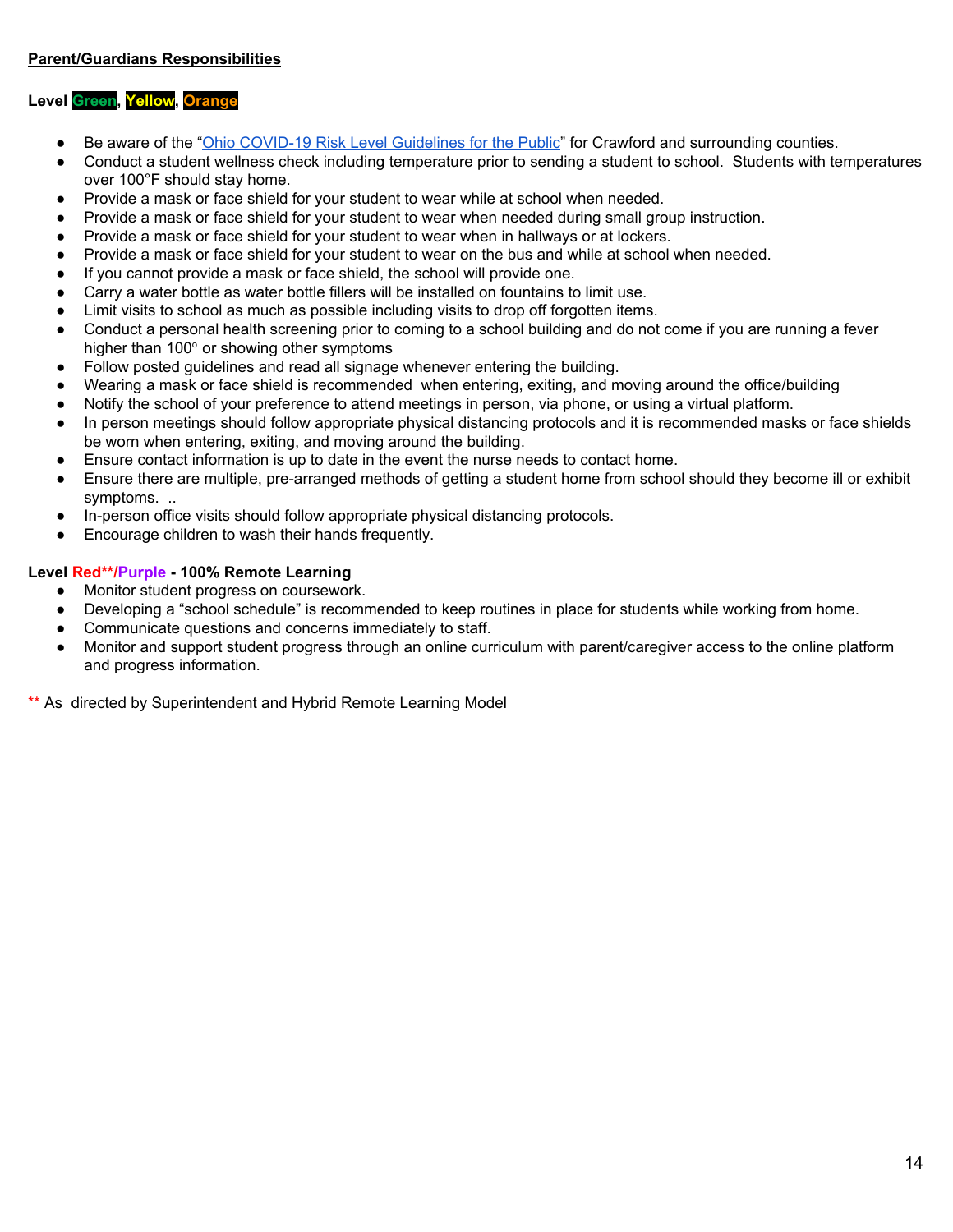## **Student Responsibilities**

## **Level Green, Yellow, Orange**

#### Entering/Exiting Building

- For students ten and older, wearing a mask or face shield is required when entering, exiting, or moving around the building. All other students are strongly recommended to wear a mask.\*\*
- Wash hands frequently.
- Report directly to your assigned classroom/area upon arrival to school.
- Maintain maximum physical distance from peers whenever possible in hallways, common areas, offices, etc.

#### Classroom

- For students in grade 3-12, wearing a mask or face shield is recommended when entering, exiting, or moving around the room.
- Wearing a mask or face shield is required when working directly with staff (i.e.- one-on-one, small group instruction, etc.) when distancing cannot be maintained.
- Wearing a mask or face shield is required when working closely with other students in small groups or lab settings.
- Maintain maximum physical distance from peers whenever possible.
- Obtain a paper towel when entering the room to wipe any residual cleaner before being seated (when age appropriate).
- Students in grades 6-12 will clean desks and seats at the conclusion of each class.
- Wash hands frequently.

#### **Hallways**

- Wearing a mask or face shield is recommended when in hallways or at lockers.
- Report immediately to your classroom, upon arrival to school.
- Carry a water bottle as water bottle fillers will be installed on fountains to limit use.
- Follow all signage in the hallways and common areas.
- When possible, stay to the right when traveling down hallways and using stairs.
- Follow locker use schedules as provided by staff for buildings who issue lockers.
- Wash hands frequently.

### Lockers/Cubbies

- Elementary student access to assigned cubbies only during scheduled time provided by the classroom teacher.
- When standing in hallways, students must stand on white markings/dots on the floor to ensure safe social distancing.
- Middle School/High School Locker use with teacher permission only, before/after lunch, and at the end of the school day with teacher permission.
- Wash hands frequently.

#### **Transportation**

- Maintain appropriate physical distances while at the bus stop and while entering the building.
- Sit two per seat on the bus and sit in the assigned seat.
- It is recommended that students wear a mask or face shield while riding the bus.
- Remain seated, facing forward while riding the bus.
- Wash hands frequently.

#### **Meetings**

- Participate in meetings as requested by parents/caregivers or school staff.
- Follow physical distancing protocols.
- For students in grade 3-12, wearing a mask or face shield is recommended when entering the meeting, exiting the meeting, or when moving around the building to attend the meeting.
- Use designated entrances and exits to the office.
- Following physical distancing protocols as much as possible when in office.
- Wash hands frequently.

#### Clinic/Nurse

- For students in grade 3-12, wearing a mask or face shield is recommended when in or moving around the clinic.
- For students in grade 3-12, wearing a mask or face shield is required if a student is determined to have a fever or other symptoms.
- For students in grade 3-12, wearing a mask or face shield is recommended when in hallways and in restrooms.